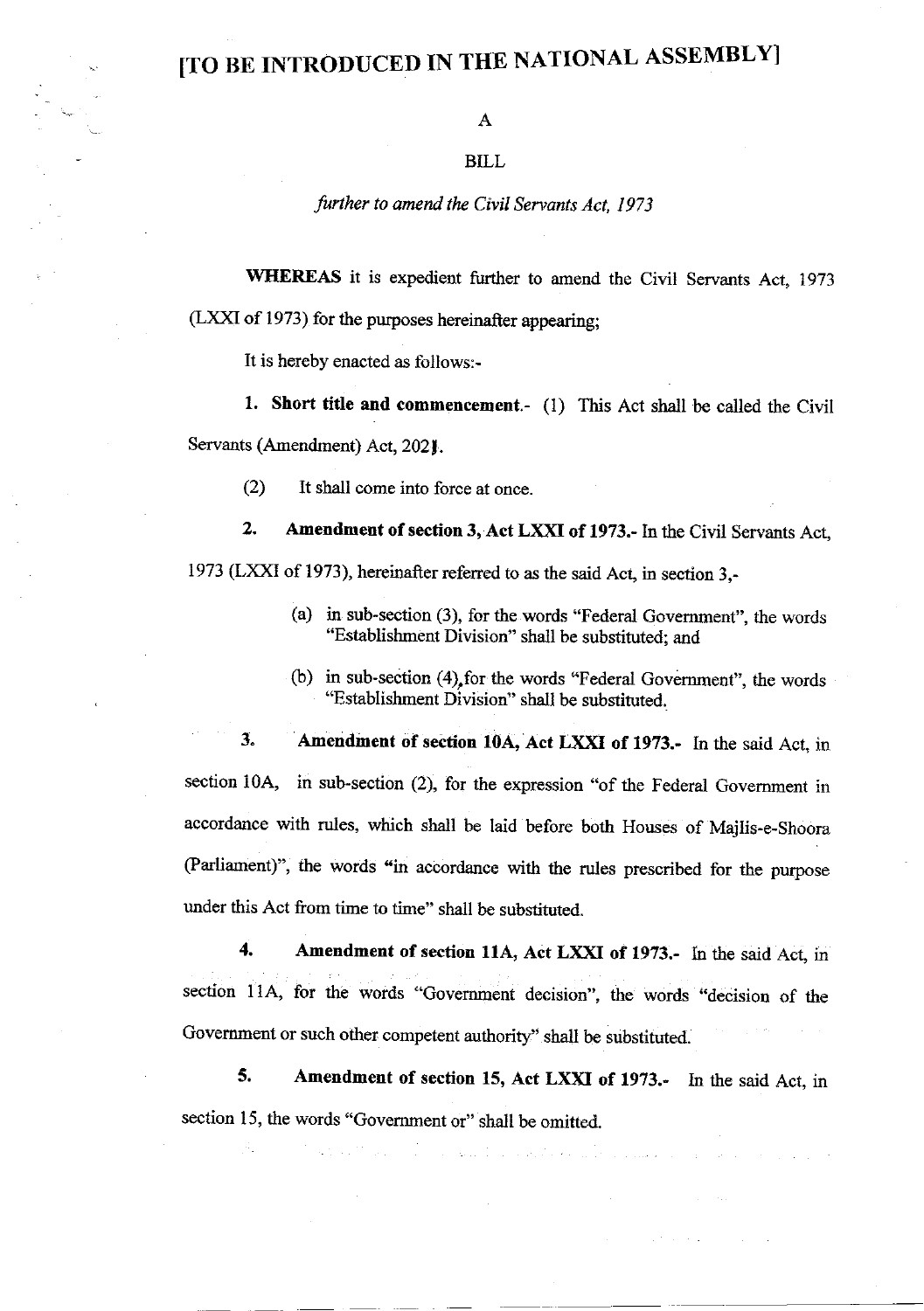6. Amendment of section 19, Act LXXI of 1973.- In the said Act, in section  $19$ , in sub-section (3), for the word "Government", the words "Finance Division" shall be substituted.

## STATEMENT OF OBJECTS AND REASON

The Bill seeks to amend the Civil Servants Act, 1973 (LXXI of 1973) with the objective that the Cabinet in its meeting held on  $8<sup>th</sup>$  November, <sup>20</sup>17 while considering the summary submitted by Petroleum I)ivision regarding appointment of Director General Hydrocarbon Development Institute of Pakistan (HDIP) inter-alia decided that all Ministries and Divisions should in consultation with Law and Justice Division, make amendments in the respective Acts/Rules and replace the words Federal Govemment with appropriate authority (ies)".

The bill seeks to achieve the aforesaid object.

(Dr. Zgheer-Ud-Din Babar Awan) Adviser to the Prime Minister on Parliamentary Affairs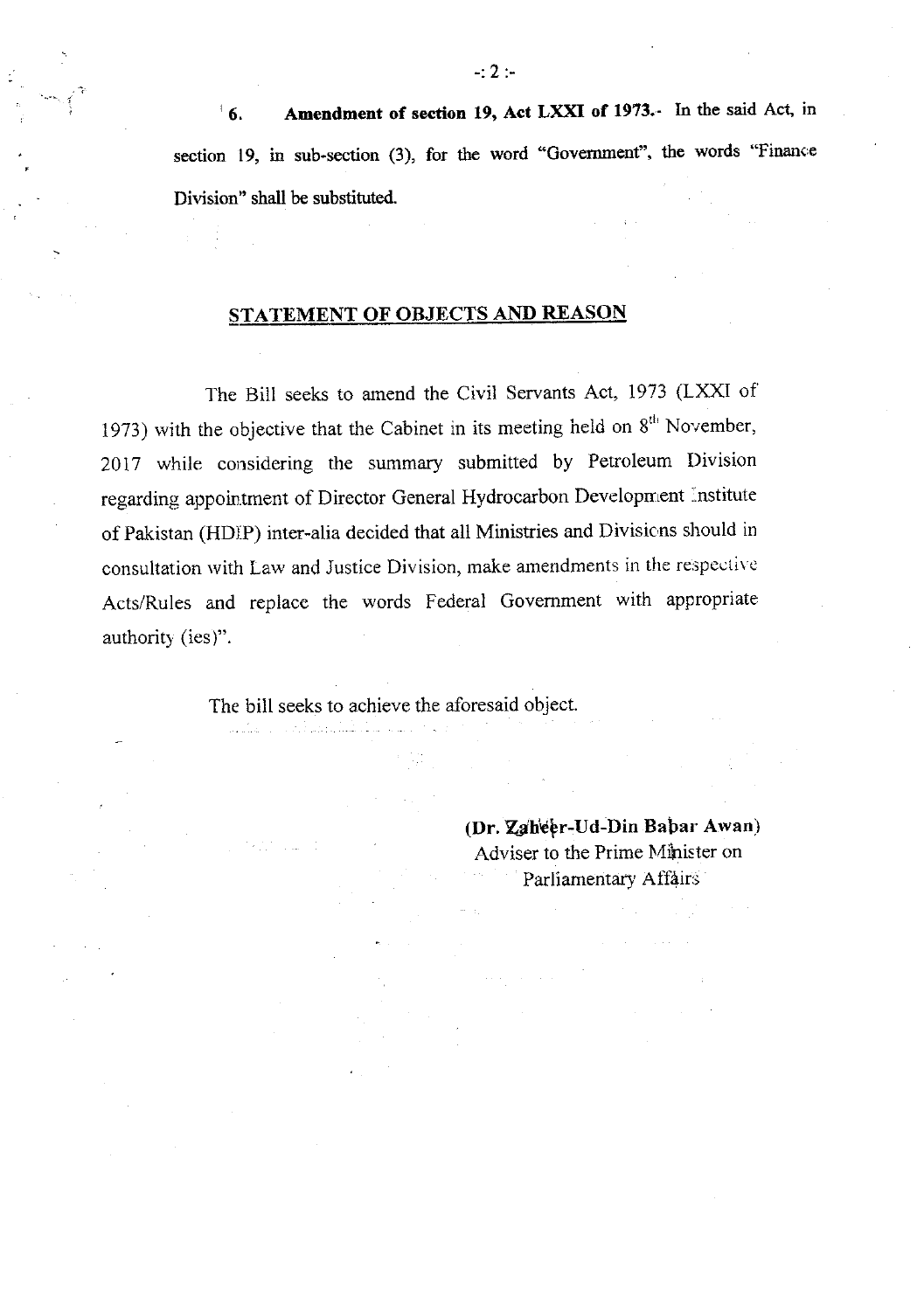[ قوی <sub>اسمبلی</sub> میں پی*ش کرنے کے* لئے ]

ANI<br>A

سول ملازمین ایکٹ ،۳ ۱۹۷ ءمیں مزید تریم کرنے کابل

ہرگاہ کہ بیقرین مصلحت ہے کہ بعدازیں ظاہر ہونے والی اغراض کے لئےسول ملازمین ایکٹ، ۲ ۱۹۷ء (نمبرائے ہابت ۱۹۷۳ء) میں مزیدِ ترمیم کی جائے؛ بذريعه مذاحسب ذيل قانون وضع كيا گياہے:۔ (1) \_\_\_ به ايكث سول ملازمين (ترميمي) ايكث، ٢٠٢١ء ےنام سے موسوم ہوگا۔ (۲) په پې<sup>1</sup>انفورنافذالعمل ہوگا۔ « ۲۔ **ایکٹ نمبراے پابت ۱۹۷۲ء کی، دفعہ اس کی ترمیم:۔** سول ملازمین ایکٹ، ۱۹۷۳ء (نمبرا<code>ے بابت ۱۹</sup>۷۴ء)میں،جس کاحوالہ بعدازیں مذکورہ</mark>ا یکٹ کےطور پردیا گیاہے کی،دفعہ ۲میں،۔۔۔۔</code> (الف)ذيلي دفعه ( ٣ ) ميں،الفاظ''وفاقي حكومت''،كوالفاظ''الحيبلشمنٹ ڈويثرن'' سے تبديل كر ديئے جائنس گے؛اور (پ) ذیلی دفعہ (۴) میں، الفاظ''وفاقی حکومت''، کو الفاظ''اسٹیبلشمنٹ ڈویثرن'' سے تبدیل کر دیئے حائمیں گے۔ س - **ایکٹ نمبراے پابت ۱۹۷۲ء کی، دفعہ ۱۱الف کی ترمیم:۔** مذکورہ ایکٹ میں، دفعہ ۱۱الف میں ، ذیلی دفعہ (۲) میں،عبارت'' وفاتی حکومت کی بابت قواعد کی مطابقت میں جسےمجلس شوریٰ' (پارلیمنٹ) کے دونوں ایوانوں کےرُ دبُر دیپٹن کیاجائے گا' کوالفاظ' وقتافو قیّاًاس! یکٹ کےتحت اس غرض کے لئےمقررکر دوقواعد کی

میں **ایکٹ نمبرای بابت ۱۹۷۲ء کی ،دفعہ ااالف کی ترمیم:۔** مذکورہ ایکٹ میں، دفعہ ااالف میں الفاظ' حکومتی فیصلہٗ' کوالفاظ' حکومت یا دیگرالیں مجاز ہئیت کا فیصلہٗ' سے تبدیل کردیئے جائیں گے۔

مطابقت میں'' سے تبدیل کردیئے جا کیں گے۔